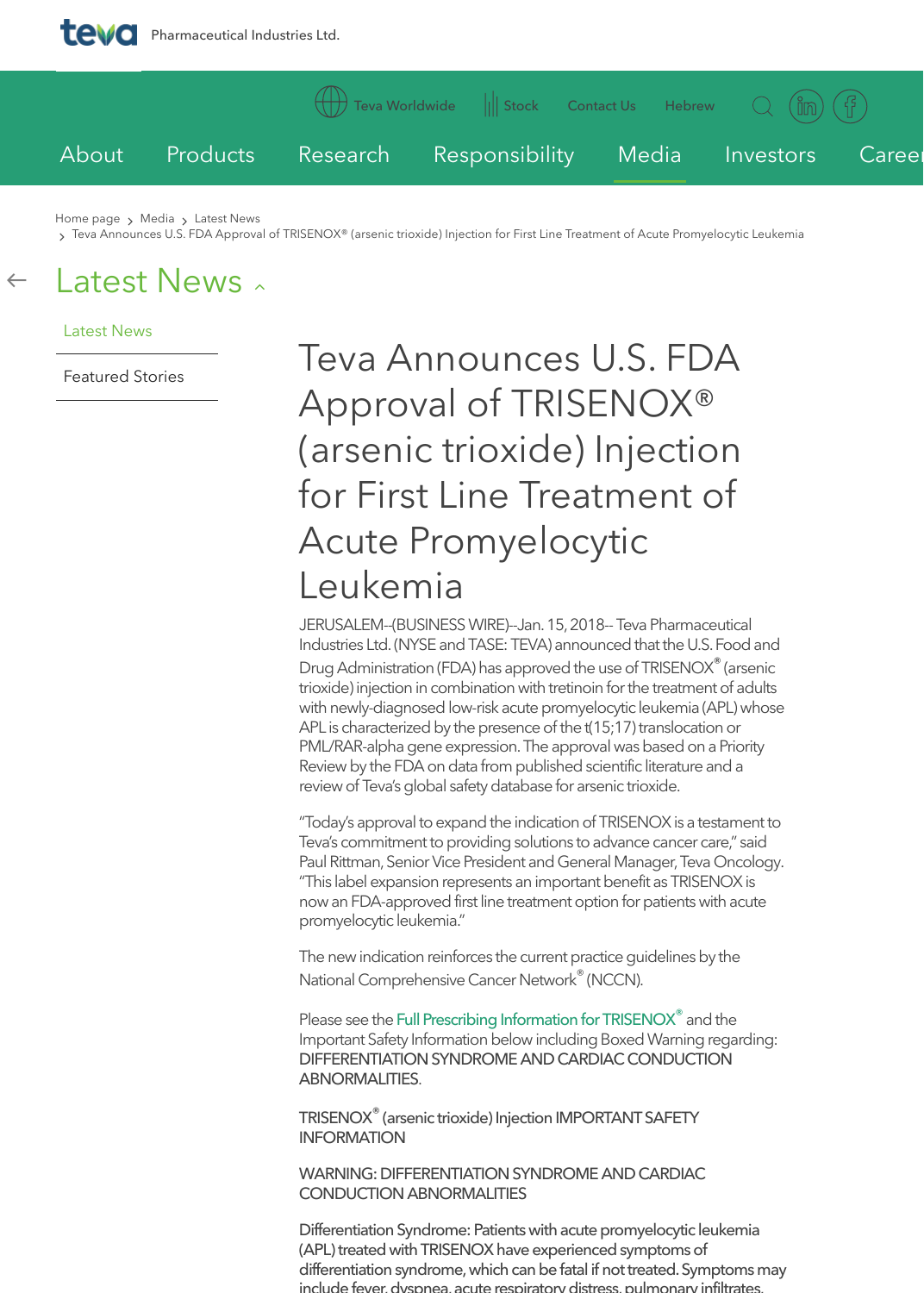include fever, dyspnea, acute respiratory distress, pulmonary infiltrates, pleural or pericardial effusions, weight gain or peripheral edema, hypotension, and renal, hepatic, or multi-organ dysfunction, in the presence or absence of leukocytosis. If differentiation syndrome is suspected, immediately initiate high-dose corticosteroid therapy and hemodynamic monitoring until resolution of signs and symptoms. Temporary discontinuation of TRISENOX may be required.

Cardiac Conduction Abnormalities: Arsenic trioxide can cause QTc interval prolongation, complete atrioventricular block, and a torsade de pointes-type ventricular arrhythmia, which can be fatal. Before initiating therapy, assess the QTc interval, correct pre-existing electrolyte abnormalities, and consider discontinuing drugs known to prolong QTc interval. Do not administer TRISENOX to patients with ventricular arrhythmia or prolonged QTcF.

Contraindications: TRISENOX is contraindicated in patients who are hypersensitive to arsenic.

Differentiation Syndrome: In clinical trials, 16-23% of patients treated with TRISENOX for APL developed differentiation syndrome. Differentiation syndrome has been observed with and without concomitant hyperleukocytosis, and it has occurred as early as day 1 of induction to as late as the second month induction therapy. When TRISENOX is used in combination with tretinoin, prednisone prophylaxis is advised.

Cardiac Conduction Abnormalities: In the clinical trials of patients with newly-diagnosed low-risk APL treated with TRISENOX in combination with tretinoin, 11% experienced QTc prolongation > 450 msec for men and > 460 msec for women throughout the treatment cycles. In the clinical trial of patients with relapsed or refractory APL treated with TRISENOX monotherapy, 40% had at least one ECG tracing with a QTc interval greater than 500 msec. A prolonged QTc was observed between 1 and 5 weeks after start of TRISENOX infusion, and it usually resolved by 8 weeks after TRISENOX infusion. There are no data on the effect of TRISENOX on the QTc interval during the infusion of the drug.

The risk of torsade de pointes is related to the extent of QT prolongation, concomitant administration of QT prolonging drugs, a history of torsade de pointes, pre-existing QT interval prolongation, congestive heart failure, administration of potassium-wasting diuretics, or other conditions that result in hypokalemia or hypomagnesemia. The risk may be increased when TRISENOX is co-administered with medications that can lead to electrolyte abnormalities (such as diuretics or amphotericin B).

Hepatotoxicity: In the clinical trials, 44% of patients with newly-diagnosed low-risk APL treated with TRISENOX in combination with tretinoin experienced elevated aspartate aminotransferase (AST), alkaline phosphatase, and/or serum bilirubin. These abnormalities resolved with temporary discontinuation of TRISENOX and/or tretinoin. During treatment with TRISENOX, monitor liver chemistries at least 2-3 times per week through recovery from toxicities. Withhold treatment with TRISENOX and/or tretinoin if elevations in AST), alkaline phosphatase, and/or serum bilirubin occur to greater than 5 times the upper limit of normal.

Long-term liver abnormalities can occur in APL patients treated with TRISENOX in combination with tretinoin. In a published series, mild liver dysfunction and hepatic steatosis were seen in 15% and 43%, respectively, of patients at a median of 7 years (range 0-14 years) after treatment with arsenic trioxide in combination with tretinoin.

Carcinogenesis: The active ingredient of TRISENOX, arsenic trioxide, is a human carcinogen. Monitor patients for the development of second primary malignancies.

Embryo-Fetal Toxicity: TRISENOX can cause fetal harm when administered to a pregnant woman. One patient who became pregnant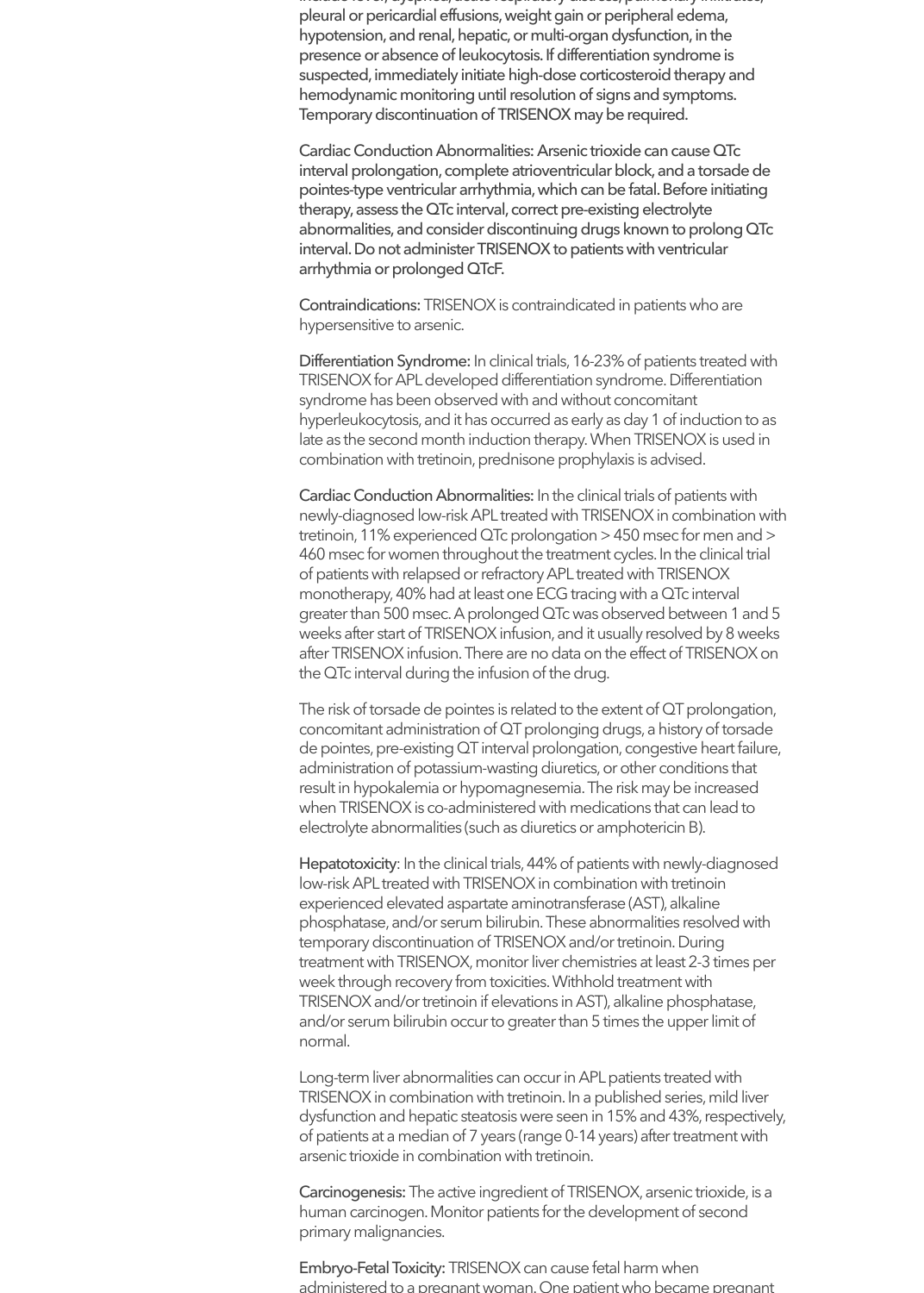## TO REPORT SIDE EFFECTS: Conta USMedinfo@tevapharma.com

## **Indications**

TRISENOX® is indicated:

- In combination with tretinoin  $\bullet$ diagnosed low-risk acute pro is characterized by the preser PML/RAR-alpha gene expres
- For induction of remission an who are refractory to, or have anthracycline chemotherapy, presence of the  $t(15;17)$  trans expression.

## About Teva

Teva Pharmaceutical Industries Ltd. global pharmaceutical company that healthcare solutions used by approximately markets every day. Headquartered generic medicines producer, lever molecules to produce a wide rang therapeutic area. In specialty mediinnovative treatment for multiple se development programs for other of including movement disorders, mi conditions, as well as a broad port leveraging its generics and special ways of addressing unmet patient development with devices, service in 2016 were \$21.9 billion. For more [www.tevapharm.com](mailto:USMedinfo@tevapharma.com).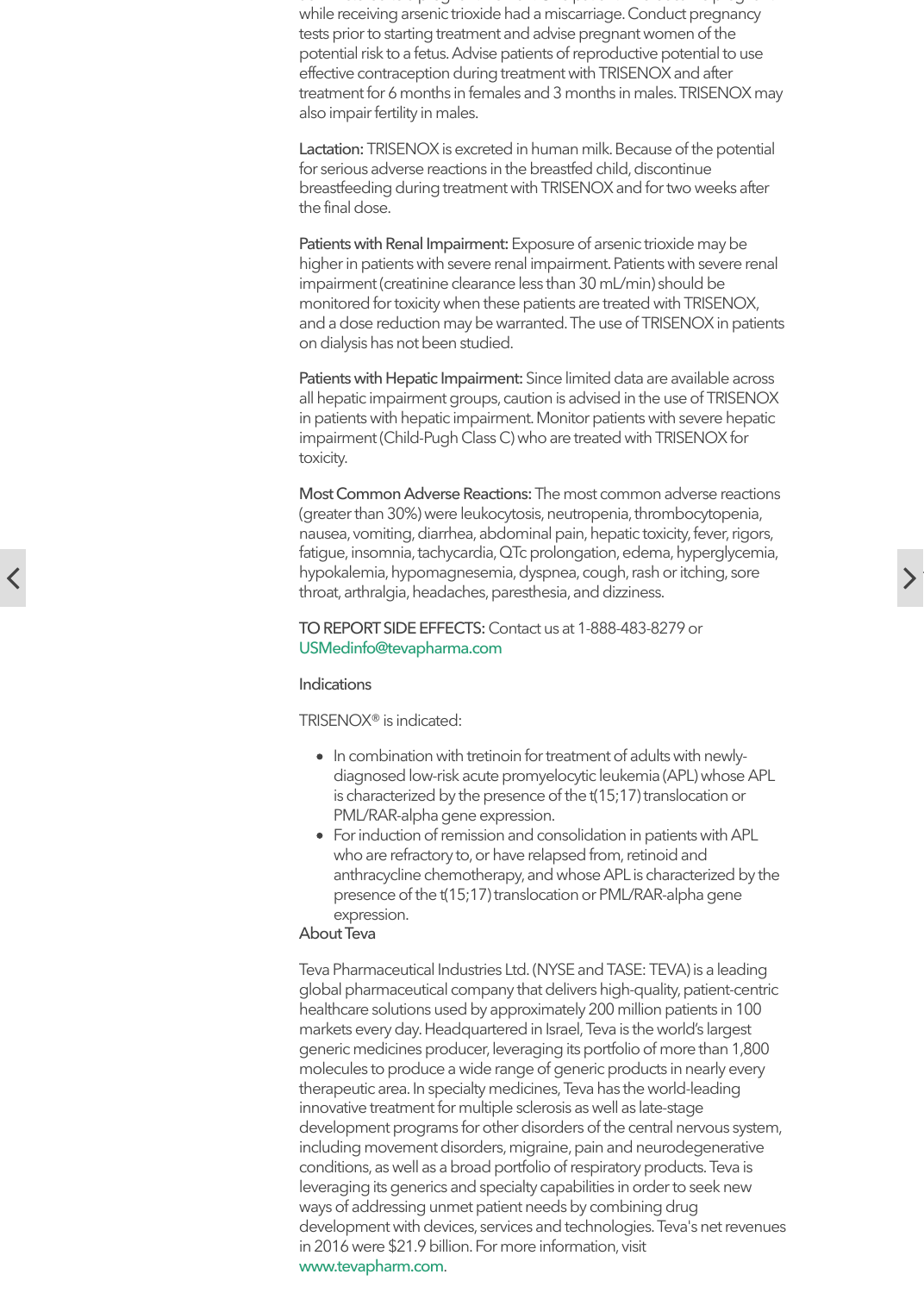manufacturing network, inclu impact of continuing consolid customers; and variations in patent our ability to manufacture our pro dispositions on terms accepta economic instability, major ho worldwide operations; and o acquisition targets or licensing integrate acquisitions;

• compliance, regulatory and lit delays resulting from the exte which we are subject; the effect and reductions in pharmaceutical coverage; potential additional resolution with the U.S. gover governmental investigations potential liability for sales of g resolution of outstanding pat increased government scrutin agreements; failure to compl reporting and payment oblig other factors discussed in our year ended December 31, 20 section captioned "Risk Facto Securities and Exchange Cor www.sec.gov and www.teva statements speak only as of the we assume no obligation to up statements or other informati of new information, future eve to put undue reliance on these